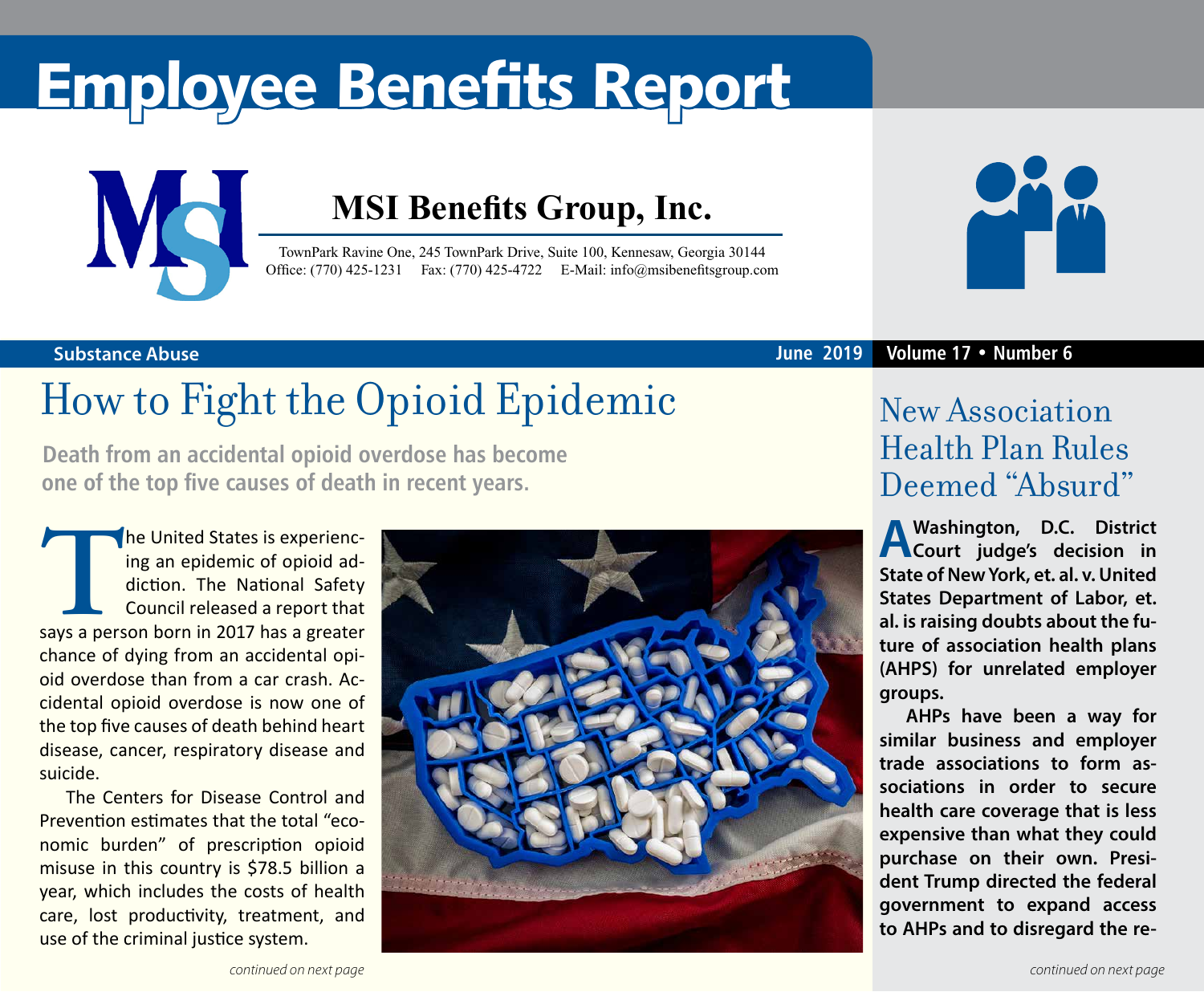#### **Substance Abuse Employee Benefits Report • June 2019**

The encouraging news is that employers can play an important role in mitigating this crisis by identifying early signs of drug abuse and educating employees about opioid alternatives and treatments.

#### **How Opioids Became a Crisis**

An opioid is a medication used to treat persistent or severe pain. People who take opioids often suffer from a variety of conditions including:

- $*$  Chronic headaches or backaches
- $*$  Severe pain after surgery or an injury
- \* Cancer

Opioids include oxycodone (OxyContin®), hydrocodone (Vicodin®), codeine and morphine. Heroin, while illegal, is classified as an opioid. Opioids block pain messages sent through the spinal cord to the brain. While opioids can be extremely effective in reducing pain, they also can be highly addictive.

The opioid epidemic began in the late 1990s after professional and consumer groups pushed for increased opioid use for pain management, and pharmaceutical companies assured physicians that prescription opioids were not addictive. At the same time, the makers of OxyContin (oxycodone) increased their marketing efforts and provided free samples at doctor's offices.

#### **What Employers Can Do**

An employee who abuses substances is a danger to themselves and to their families and communities. At work, substance abuse impacts workplace safety, health care costs,

productivity, absenteeism and job performance.

As an employer, you can train managers to identify early signs and symptoms of substance use disorders and help employees get treatment. Drug-free workplace programs are cost-effective and can help employees avoid or manage a drug crisis. Effective programs consist of:

- **\*\*** Written policies
- **Employee education**
- **\* Management training**
- **\* Employee assistance program**
- $*$  Drug testing

#### **Written Policy**

A written policy tells your employees exactly what is expected at work and what options are available should they have a drug problem.

Work with your legal counsel and human resources department to ensure the policy follows federal and state guidelines.

A few topics your policy could cover:

- $*$  Prohibited behavior, including possessing or selling drugs or intoxicants
- $*$  Employee responsibilities
- $*$  Disciplinary actions
- $*$  Who to call for treatment

#### **Employee Education**

By promoting wellness policies and stressing the importance of self-care, you will support all your employees. Start with management teams; and share information **quirement for businesses to be related. He also asked the DOL to reconsider its definition of "employer" under ERISA to allow smaller groups to participate.**

**On March 28, 2019, District of Columbia Judge John D. Bates ruled that major provisions of the DOL's final rule on AHPs were unlawful. He said that the rule's interpretation of "employer" to include working owners and groups without a true commonality of interest was unreasonable.**

**Judge Bates also called the changes "absurd" and said they were "clearly an end-run around the [Affordable Care Act]."** 

**The DOL now has three options: rescind the rule; revise it so it falls in line with the judge's decision; or appeal the decision to the U.S. Court of Appeals.**

with employees through workshops, flyers, emails, videos and social media. When hosting social events, require they be alcohol and drug-free.

Wellness talks can be an opportunity to discuss how easy it is to become addicted to opioids. Tell employees that substance use disorder is a preventable and treatable illness, and your workplace is recovery-friendly.

Review policies about substance abuse affecting hiring, discipline, retention and termination of employees. Encourage employees to use sick days not only when they are ill, but for medical, dental, mental and/or chemical health.

Inform employees that there are alternatives to opioids for pain management, and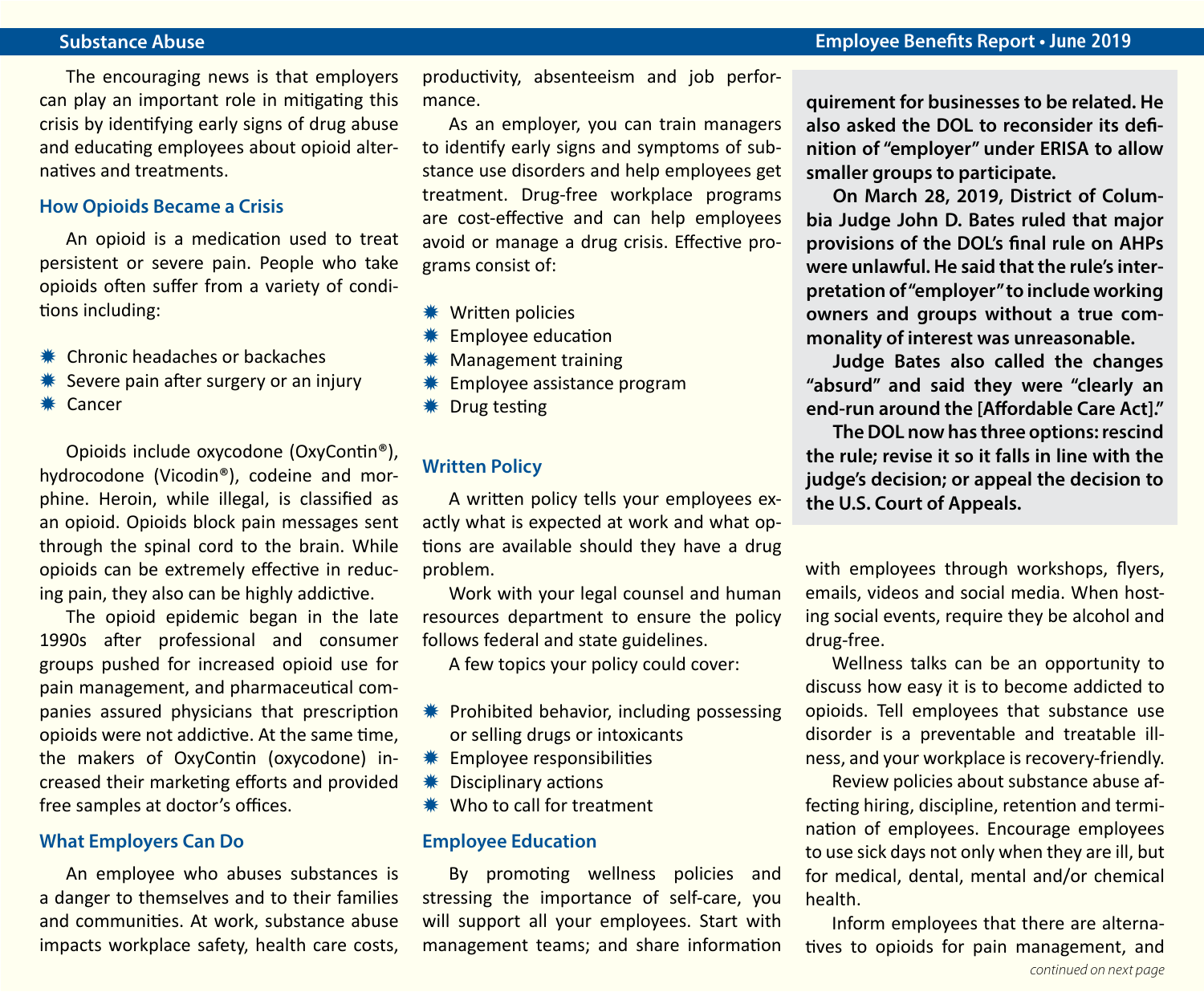#### **Employee Benefits Report • June 2019 Benefits**

that opioids are not more effective for most pain. Dr. Don Teater, a medical advisor for the National Safety Council, said that for pain related to common workplace-related injuries, opioids are not any more effective than non-steroidal antiinflammatory drugs (NSAIDS) alternatives such as Tylenol, Advil or generic ibuprofen. They also usually are more affordable and safer than opioids.

#### **Management and supervisor training**

Train supervisors to convey the company policy to enforce drug and prescription drug policies, and that there are programs available to help battle addiction. Supervisors also must know what to do if someone seeks assistance or they see signs that someone is under the influence.

The medication Naloxone temporarily blocks opioid effects during an overdose. Make sure you have Naloxone on hand and supervisors are trained to administer it if an employee overdoses.

#### **Employee Assistance Program**

Work with your health care coverage broker to find a plan supporting several pain management treatment options, including cultural practices, chiropractic, massage, acupuncture, physical therapy, exercise, mindfulness, cognitive behavioral therapy and occupational therapy.

Consider a plan with an Employee Assistance Program (EAP). An EAP assists employees in resolving personal problems, including alcohol or substance abuse; child or elder care issues; relationship challenges; financial or legal problems; wellness matters; and assistance in handling traumatic events. Vendors who are part of comprehensive health insurance plans can provide care over the phone, computer or in person at no cost to employees.

#### **Drug testing**

While drug testing can be intrusive, it also is a valuable tool to prevent drug-related incidents. Drug-testing programs often curb drug abuse because employees fear getting caught. Seek legal guidance before starting any drug testing program to ensure it complies with state law and federal guidelines. Also remember that testing done before an employee starts work will not detect drug use after they begin employment.

Typical drug tests detect opiates/ heroin, cocaine, marijuana, PCP and amphetamines. Many commonly abused prescription drugs are not included in federally mandated tests or many other drug testing panels. As an employer, you often can choose to test for more drugs than regulations require. However, the Americans with Disabilities Act may protect an employee's use of over-the counter or prescription drugs to treat a disability.

Please contact us if you need assistance developing substance abuse guidelines for your firm.

### To Pay or Not to Pay Parental Leave?

**There are no laws mandating unpaid leave to care for employee's family members.**



The Family Medical Leave Act allows employees of covered employers to take<br>12 weeks of unpaid leave in a 12-month<br>period to care for a newborn or adopted<br>child. An employee also can use the unpaid leave to ployees of covered employers to take 12 weeks of unpaid leave in a 12-month period to care for a newborn or adopted take care of themselves or a family member who has a serious health condition.

Despite the protections FMLA provides, there's no U.S. statute mandating that leave time be paid to ALL employees and the financial toll that unpaid leave takes on families can be brutal. The United States Congress Joint Economic Committee reports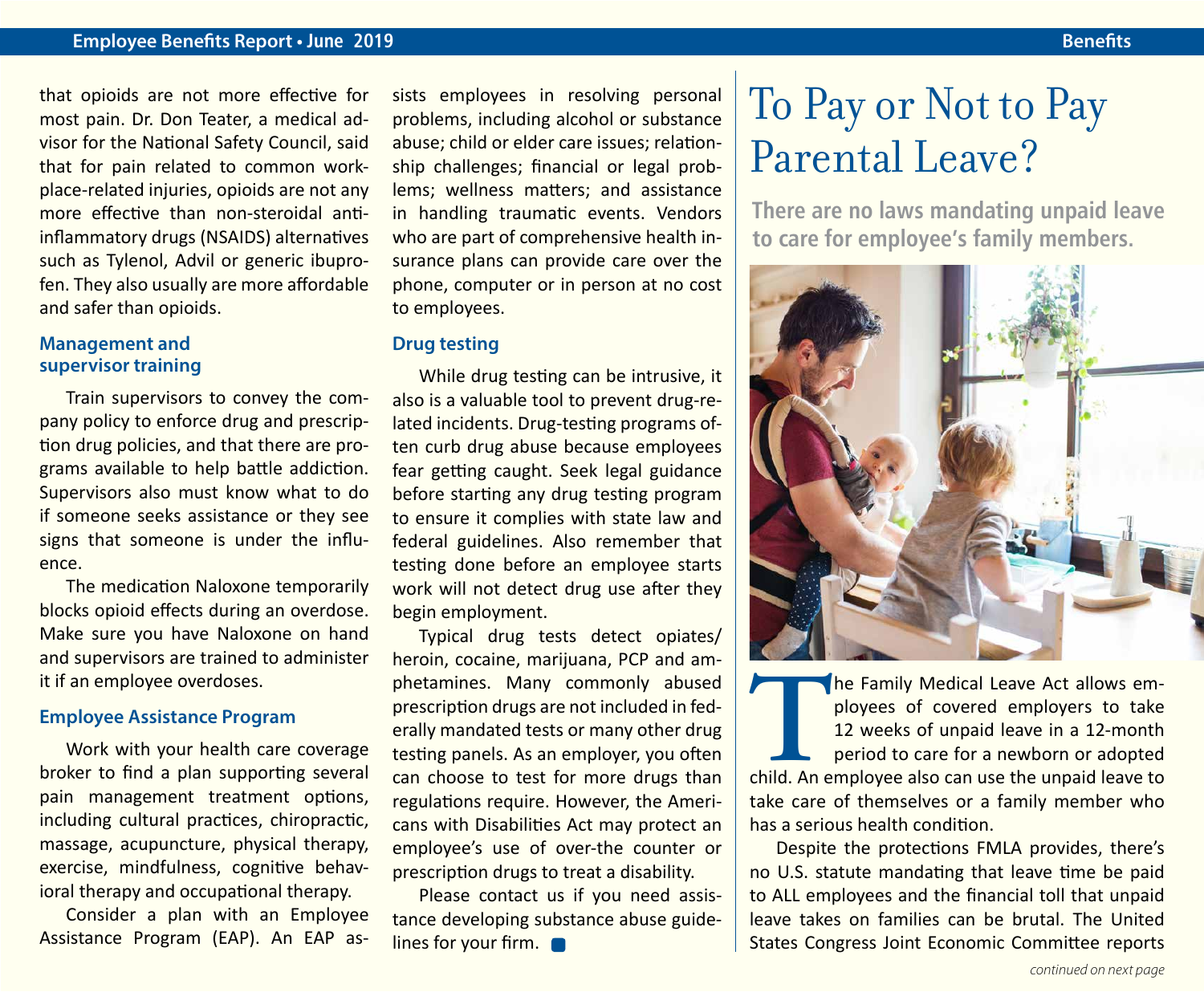### **Employee Benefits Report • June 2019 Retirement**

that 25 percent of two-income families and 13 percent of single-parent families that file for bankruptcy do so after missing two or more weeks of work because they were sick or caring for an ill family member.

With that in mind, more and more companies now offer paid maternity, paternity or parental leave. Providing paid leave to take care of young or sick children ensures that employees will be able to return to their jobs.

According to the Society for Human Resource Management (SHRM), more than one in three U.S. employers offer paid maternity leave longer than the amount required by FMLA, up from one in six businesses earlier this decade. Still, as of 2017, only 15 percent of U.S. workers received paid family leave, according to the U.S. Bureau of Labor Statistics.

Also, employers who do offer parental leave don't always offer it to all their employees. World at Work, a global association for human resources management professionals and business leaders, surveyed 385 employers in 2017 and found that about 22 percent of companies offering paid leave only gave it to some workers. This is not unusual. Part-time workers typically are excluded, while middle- and upper-income workers are more likely to have access to paid leave.

#### **Employer Benefits of Paid Leave**

One reason employers offer paid leave is that it's an easy way to help retain employees without raising wages. Employees who feel appreciated are less likely to seek employment elsewhere. Plus, research shows that the cost of offering paid leave often is less expensive than paying recruiting and training costs for new employees. The Center for American Progress says that the typical median cost of turnover for most positions is 21 percent of an employee's annual salary.

Paid parental leave probably is most important to lower-wage workers — particularly those who are paid hourly — and who are less likely to be able to afford a day without pay. Working mothers, who usually are responsible for staying home with sick children and family members, benefit greatly from having paid sick leave. A 2010 Joint Economic Report (11th U.S. Congress) found that half of working mothers miss work if their child is sick compared to only 30 percent of working fathers.

#### **Employee Benefits of Paid Leave**

The biggest advantage of paid parental leave is financial security. The Federal Reserve's Survey of Consumer Finances showed that low income earners are least likely to have a savings account, and of those who make \$25,000 annually, the average savings account is only \$500. Employees who have to pay surprise medical bills and take unpaid time off obviously are those most susceptible to filing for bankruptcy.

In addition, employees who can afford to stay home when their child is first born help their children get a strong start in life.

### Retirement Reform on Senate and House Agendas

**Two similar bills in the U.S. Senate and House are designed to make it easier to save for retirement and both bills appear to have bipartisan support.** 

**THE SENATE SERVIER SERVIER SERVIER SERVIER SERVIER SESA legislation, which did not pass.<br>Many senators and observers believe that the** ment and Savings Act (RESA) of 2019 is an updated version of the 2018 RESA legislation, which did not pass. 2019 bill is the most comprehensive retirement security measure proposed at the federal level since the Pension Protection Act of 2006. Bipartisan leadership of the Senate Finance Committee introduced the 2019 version earlier this spring.

The U.S. House Ways and Means Committee approved the Setting Every Community Up for Retirement Enhancement Act of 2019 (SECURE Act) this spring. The reform package can now be brought before the full House for a vote. It also was introduced by a bipartisan group of committee members.

Both pieces of legislation have similar provisions, and according to the Insured Retirement Institute, the two bills are "virtually identical". For instance, both bills would encourage employees to increase their retirement savings annually through automatic increases in contri-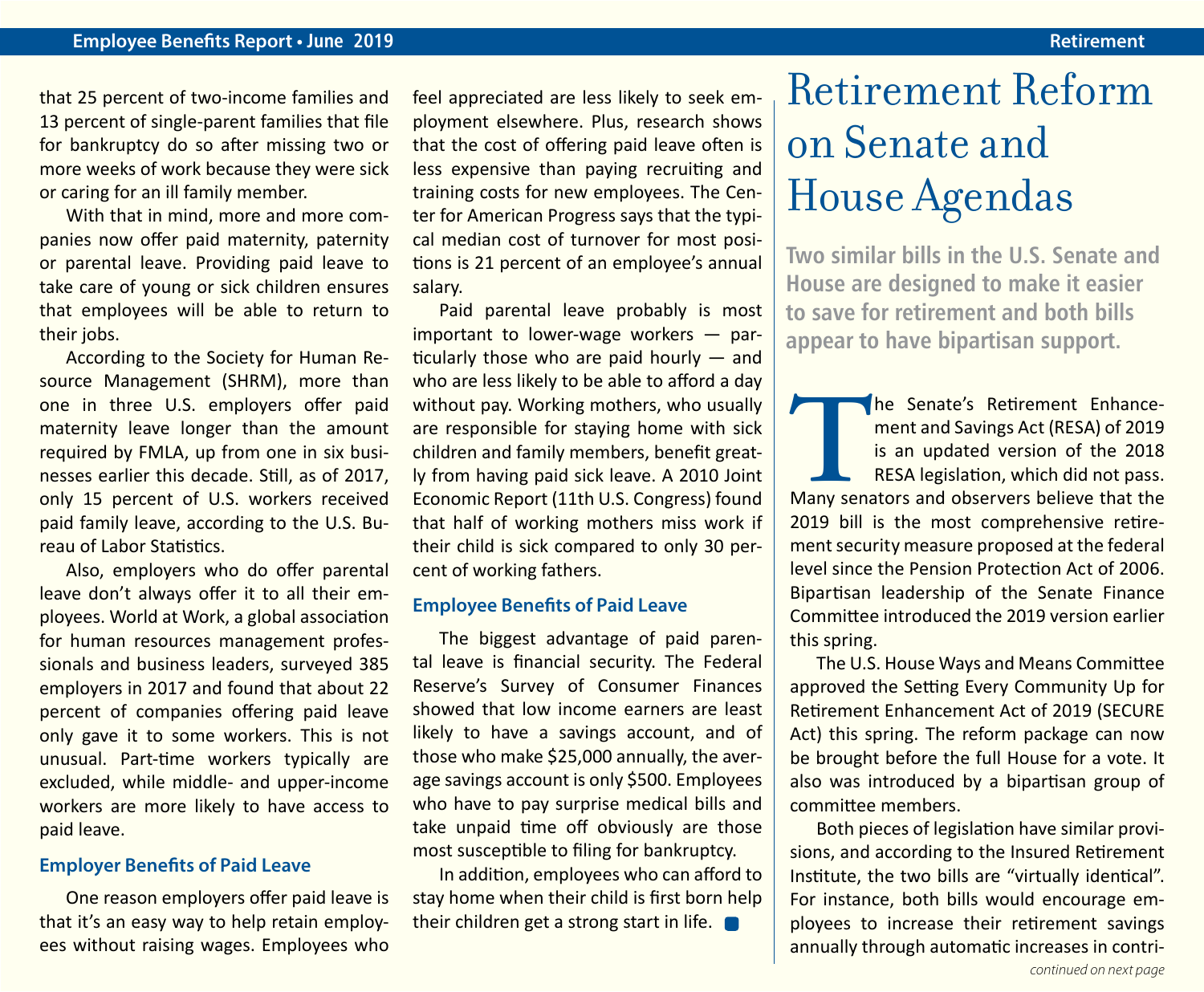

butions to their 401(k) plans. It also would require employers to provide estimates of how much an employee's account would provide during retirement if it were invested in an annuity.

One major difference between the two bills is the time when plan participants would be required to begin taking distributions from their retirement plans. The House bill increases the required minimum distribution age from 70½ to 72, while the Senate bill keeps the age the same at 70½ years.

### **Highlights of what each bill proposes:**

#### **RESA 2019**

If passed and signed by the president, the 2019 Senate bill would make a number of changes and modifications to the existing retirement system by:

 $*$  Making it easier for small employers to take part in multiple employer defined contribution plans (MEPs). MEPs are retirement plans sponsored by a group of employers that are not related through common control or ownership. MEPs allow small companies to share and thereby reduce administrative costs, resulting in lower costs and increased investment returns for employees.

- **\*\*** Removing the age limitation on IRAs for contributions to the plan.
- **\*** Removing some restrictions on automatic enrollment in 401(k)s.
- **\*** Making it easier to use lifetime income options inside a qualified retirement plan.

#### **SECURE Act**

The House SECURE Act makes it easier for employers to offer annuities in 401(k) and 403(b) retirement plans and, as mentioned earlier, raises the age for taking required minimum distributions from 701/2 to 72 years old. The legislation also includes:

- **\#** Updates to the effective dates.
- \* Modifications to the exception to the required minimum distribution rules.
- **\*\*** Provides for an acceleration of Pension Benefits Guaranty Corporation (PBGC) premiums. The federal government established the PBGC to guarantee basic benefits to participants who are covered by the PBGC in the event that their employer-sponsored defined benefit plans become insolvent.
- $*$  Increases the auto-enrollment safe harbor cap from 10 to 15 percent.
- Requires employers to allow long-term, part-time employees to participate in workplace  $401(k)$  plans